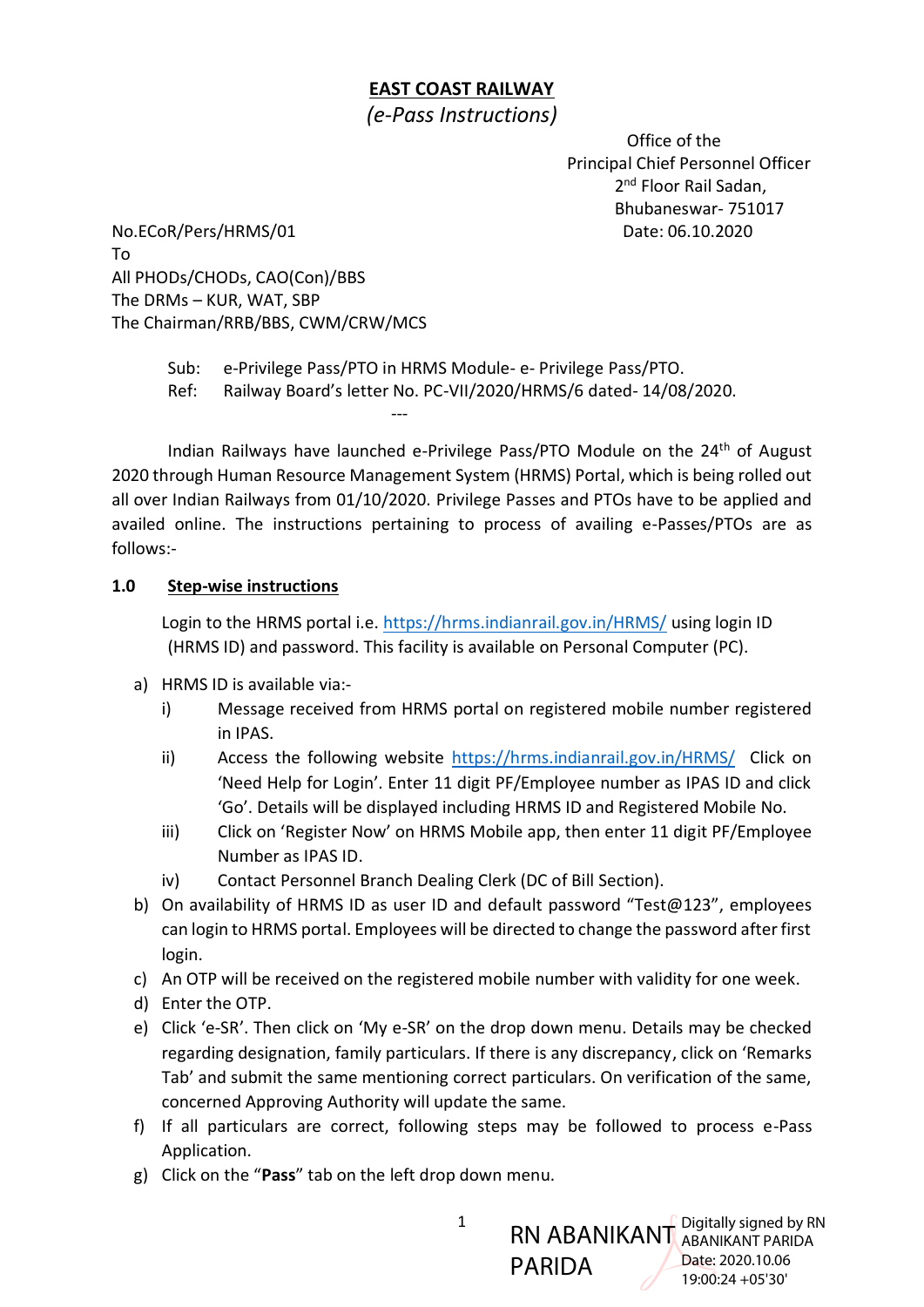- h) Select "**Pass Set List**". Availed manual passes and PTOs for the years 2020-21 will be displayed.
- i) If the pass account details are correct, type OK in the "**Remarks**" tab and press "**Confirm**".
- j) If there is any error, type the nature of error in the remarks tab and press "**Return to Clerk**" tab.
- k) Press "**Yes**" in the pop-up menu.
- l) Next check the "**Family Declaration**" tab on the left drop down menu.
- m) The screen containing the list of family members and the dependents will be displayed.
- n) If all particulars regarding family and dependents of the employee are correct, tick the declaration and click 'Submit'.
- o) If there are any changes/updation, relevant documents e.g. Bonafide certificate etc. may be uploaded.
- p) For uploading a document, click on the "**Choose**" tab displayed on the screen against the dependents and the upload the same. This will be sent to Dealing clerk/Pass clerk for modification.
- q) On verification/approval by the Pass Issuing Authority, the employee will once again verify and submit.
- r) On completion of the above steps, it will be construed that the family details and Pass/PTO details have been verified by the employee.

### **2.0 How to apply for a Digital Pass**?

- 1. Click on the Pass Tab, then on "**Pass Set List**" tab of the drop down menu.
- 2. Select the 'Type of Pass' from dropdown menu (privilege pass or PTO) and Click "**Go**".
- 3. Year and entitlement of Passes will be displayed.
- 4. Click on the number displayed in the **Available column** for full set (PP) or half set Passes (PP/PTO), as required. You will be redirected to pass application page. If there are any previous existing applications (not submitted yet) for this year, they will appear in the list. They can be edited, clicking edit icon.
- 5. To create fresh application, Click on the "**New Application**" tab.
- 6. Enter **STATION FROM** and **STATION TO**. If you are not aware of the station code, mention name of the station in the "Station Description".
- 7. Menu containing Family Details will be available on the screen, members may be clicked as and when needed to be included in the Pass.
- 8. Enter the break journey details (PP), if required.
- 9. If eligible for an **Attendant** and intend to take an attendant, then click the Tick box available in the screen for attendants.
- 10. Click "**Submit**". On successful submission, the Pass application shall be forwarded to Pass Clerk. The applicant will receive following message on the registered mobile i.e. 'Your Application No. xxxx has been forwarded to Pass Clerk.'
- 11. Open the "**Pass Application** " or "**PTO Application**" as applied to know the status of Application.
- 12. The list of Passes applied and their unique numbers with status will be displayed on approval of the same by Pass Issuing Authority.
- 13. Click on '**My Issued Pass'** and click on "**Generate OTP**" as required.



2